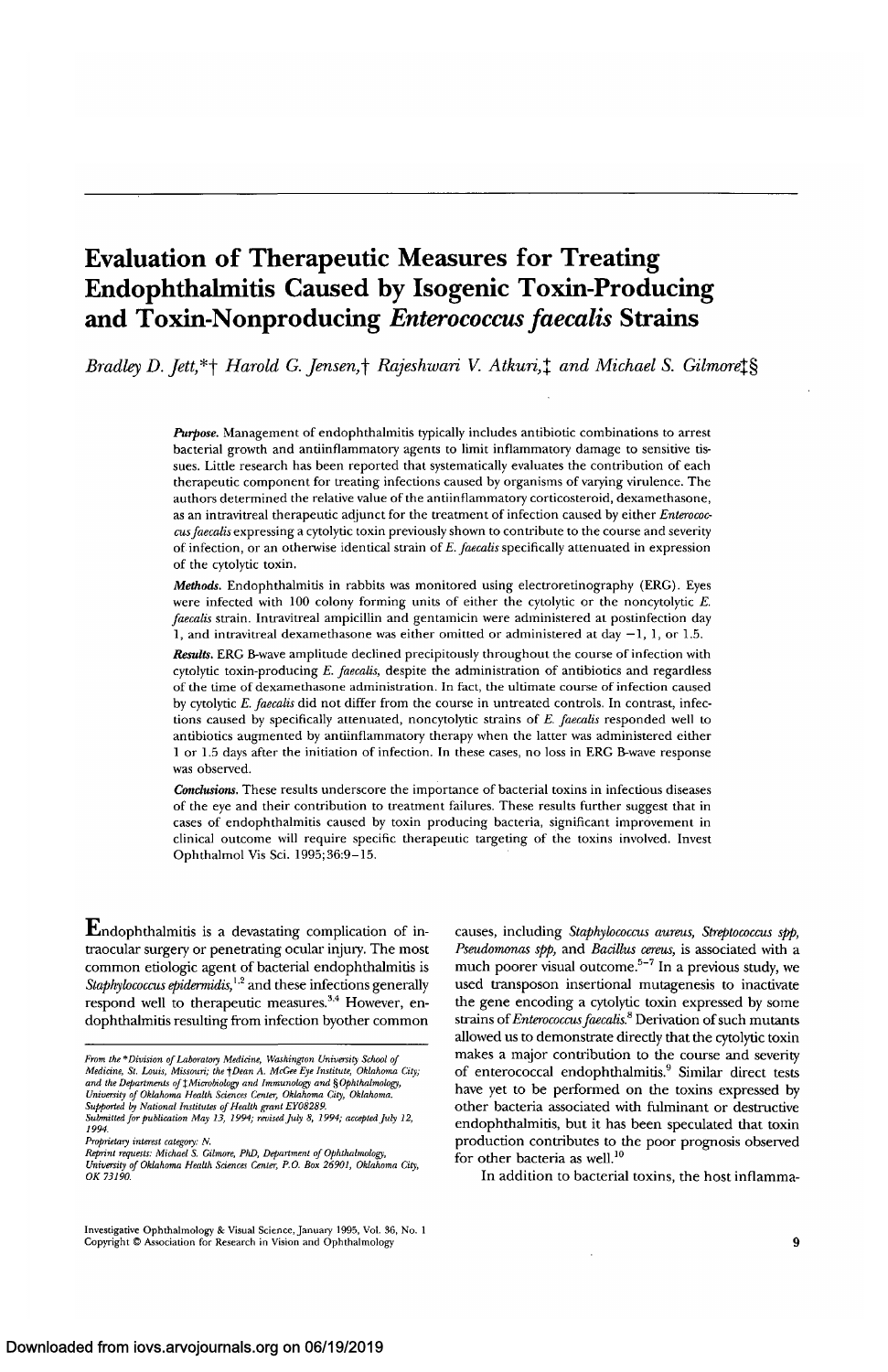tory response makes a measurable contribution to the damage that results from bacterial endophthalmitis. Intraocular fibrocellular proliferation, membrane formation, and traction retinal detachment have all been described as secondary complications of the host response that requires aggressive management to limit visual loss.11 Dexamethasone has been found to be a safe and effective adjunct to broad-spectrum antibiotics for suppressing the inflammatory response during treatment for endophthalmitis. $3,12,17$  Despite aggressive therapy with synergistic antibiotic combinations augmented with antiinflammatory agents, endophthalmitis remains a sight-threatening condition with  $\frac{1}{2}$  frequently poor outcome.<sup>5-7</sup> To define the basis for endophthalmitis treatment failure, we systematically analyzed the value of intravitreal antiinflammatory therapy in treating infections by isogenic toxin-producing and nontoxigenic bacteria. The results of this study highlight the importance of devising new therapies that directly target contributory toxins expressed by toxigenic organisms if the prognosis for endophthalmitis caused by the latter is to be improved.

## **MATERIALS AND METHODS**

### **Bacterial Strains and Media**

*E. faecalis* strain JH2SS harboring transposon Tn977 insertional mutations in the cytolysin-encoding plasmid pAD1 was used in this study.<sup>8</sup> JH2SS(pAM771) harboring *Tn91*7 insertion in the cytolysin-encoding region of pADl was selected as the noncytolytic mutant. JH2SS( $pAM714$ ) contains  $Tn917$  insertion in a region of pADl not affecting cytolysin function and was chosen as the isogenic, cytolysin-producing strain (see ref. 9 for physical map of pADl and phenotype of strains used in this study). *E. faecalis* strains were routinely propagated overnight at 37°C in brain-heart infusion broth (BHI; Difco, Detroit, MI) supplemented with streptomycin (500  $\mu$ g/ml), spectinomycin (500  $\mu$ g/ml), and erythromycin (10  $\mu$ g/ml) (Sigma, St. Louis, MO). Before intraocular inoculation, organisms were harvested by centrifugation, washed twice in sterile balanced salt solution (BSS; Dey Laboratories, Napa, GA), and resuspended in BSS at a final concentration of approximately 100 colony forming units (cfu)/0.1 ml, as previously described.<sup>9,13</sup> Viable organisms were enumerated at the conclusion of the experiments by plating vitreal contents on BHI agar (1.5% agar) supplemented with 5% human erythrocytes, as previously described.<sup>9,13</sup>

## **Vertebrate Animals**

New Zealand White rabbits (each weighing 2 to 4 kg) were housed and cared for at the Dean A. McGee Eye Institute (Oklahoma City, OK) animal care facility in accordance with the ARVO Statement for the Use of Animals in Ophthalmic and Vision Research.

## **Intraocular Injections**

Intravitreal inoculation of anesthetized animals was performed as previously described.<sup>9,13</sup> General anesthesia consisted of intramuscular ketamine and xylazine. Proparacaine was used as topical anesthesia. Briefly, pupils of anesthetized rabbits were dilated, and approximately 0.1 ml of aqueous humor was aspirated with a tuberculin syringe to relieve intraocular pressure. Approximately 100 cfu (0.1 ml) of *E. faecalis* were introduced intravitreally through the pars plana approximately 3 mm from the limbus with a 25-gauge needle and a 1-ml syringe. Experimental day 0 was defined as the time of injection of 100 cfu *E. faecalis* JH2SS(pAM77l) or JH2SS(pAM7l4). Combination antimicrobial therapy consisting of ampicillin (1 mg/ 0.1 ml) and gentamicin (200  $\mu$ g/0.1 ml) was administered intraocularly on experimental day 1 (24 hours after infection) in all animals. This antimicrobial combination has been described as effective therapy for a variety of infections caused by beta-lactam-aminoglyvariety of infections caused by beta factum animogry.  $\mu$ g/0.1 ml) was either omitted or injected intravitreally at experimental day  $-1$  (24 hours before infection),  $+1$  (24 hours after infection), or  $+1.5$  (36 hours after infection). Eyes receiving no injections served as absolute controls, whereas surgical control eyes received 0.1 ml sterile BSS.

## **Electroretinography**

The course of infection was monitored using scotopic electroretinography (ERG), an objective measure that was shown previously to parallel clinical observations.<sup>913</sup> ERG was performed, as previously described,  $9,13$  on experimental days  $-1$ ,  $+1$ ,  $+3$ , and  $+5$ . B-wave amplitude measurements were expressed as mean percent of retained baseline (pre-experimental) B-wave amplitude ([experimental B-wave amplitude baseline B-wave amplitude]  $\times$  100)  $\pm$  standard error of the mean. Immediately after the final ERG, anesthetized animals were killed with pentobarbital and phenytoin, and eyes were enucleated for bacterial quantitation as described above.

## **RESULTS**

As a first step in assessing the efficacy of standard regimens for treatment of endophthalmitis, two parameters were systematically analyzed, the administration of the antiinflammatory corticosteroid dexamethasone and the timing of administration and the virulence of the organism causing endophthalmitis. The first set of experiments examined the value of dexamethasone as an adjunct to antimicrobial therapy in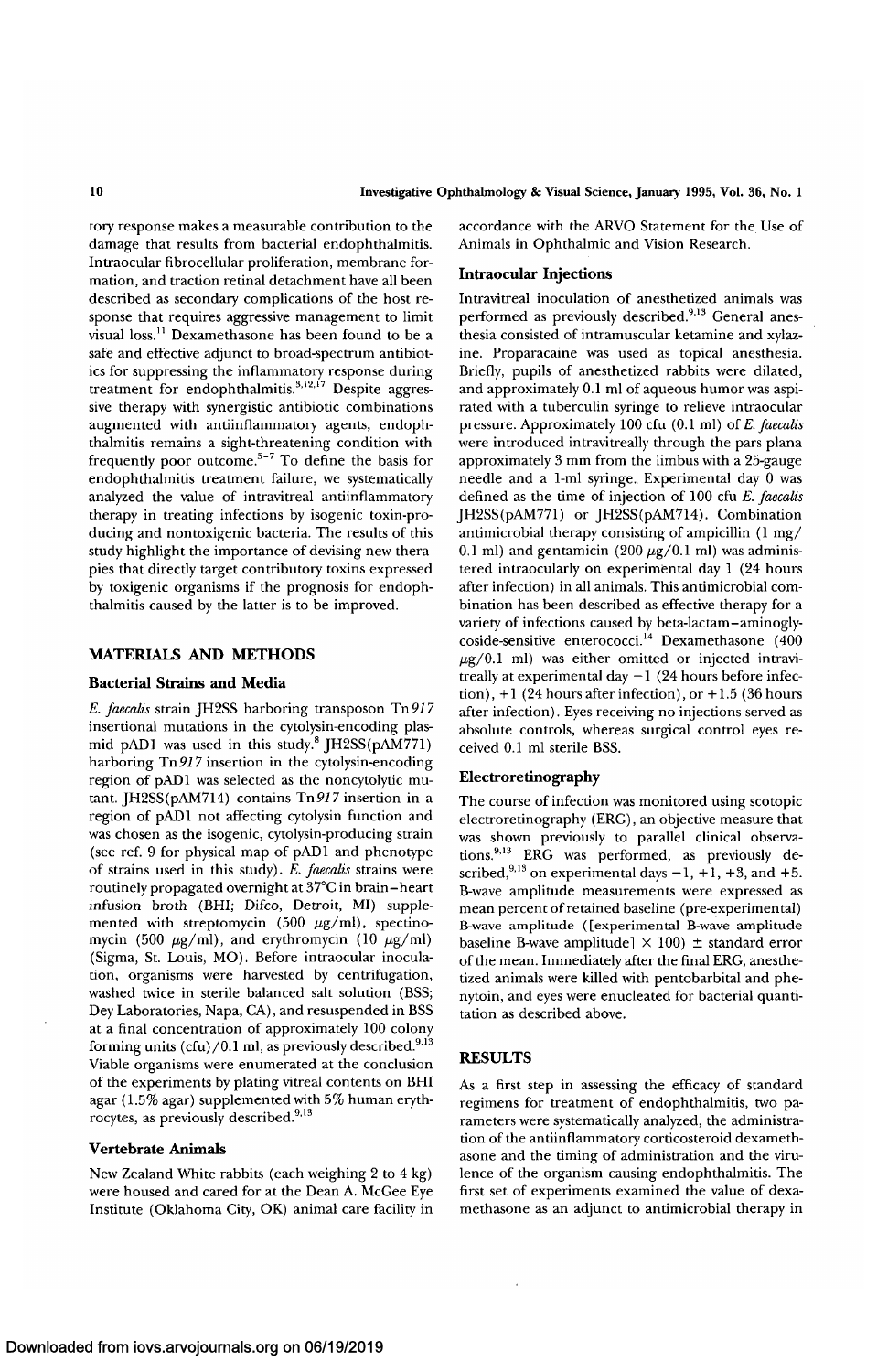#### Dexamethasone and *E. faecalis* Endophthalmitis 11



FIGURE 1. B-wave amplitude retention in eyes infected with noncytolytic *Enterococcus faecalis.* Amp (ampicillin, 1000 *fig)* and Gen (gentamicin,  $200 \mu g$ ) were administered at postinfection day 1 except untreated animals, absolute control animals, and surgical control animals. Dex (dexamethasone,  $400 \mu g$ ) was administered as described on graph. No Dex  $=$  ampicillin/gentamicin alone at postinfection day 1. Cyl-= noncytolytic *E. faecalis.* Absolute controls = no injection. Surgical controls = saline injection only. Numbers in boldface brackets are referred to in text as curves 1, 2, 3, and so on. Absolute and surgical control data are included only in Figure 1 for clarity of graphs.

treatment of endophthalmitis caused by a specifically attenuated, noncytolytic strain of *E. faecalis,* JH2SS(pAM77l).

The data presented in Figure 1 show that, irrespective of treatment group, eyes infected with attenuated, noncytolytic *E. faecalis* JH2SS(pAM771) exhibited no significant loss in ERG B-wave amplitude 24 hours after infection. These findings are consistent with previous observations on the kinetics of untreated endophthalmitis caused by noncytolytic E. faecalis.<sup>9,13</sup> Treatment with the antibiotic regimen that included 1 mg ampicillin and 200 µg gentamicin 24 hours after infection did little to alter the ensuing precipitous decline in ERG responsiveness. As shown in Figure 1 (curves 1 and 2), ERG loss at day 3 in eyes treated with combined antibiotics without the antiinflammatory agent was virtually identical to that observed for eyes that received no treatment at all. In contrast, eyes that received combined antibiotic therapy augmented by simultaneous administration of 400  $\mu$ g of dexamethasone exhibited no significant loss in ERG at 3 or 5 days after infection when compared to surgical and absolute controls (day 1, *P >* 0.5; day 3, *P >* 0.1; Student's *t-test).* These results clearly illustrate the value of the inclusion of antiinflammatory agents in the therapeutic regimen for treatment of organisms that are deficient in production of a cytolytic virulence factor.

Repeating this line of experimentation with iso-

genic *E. faecalis* strain JH2SS(pAM714) that expresses wild-type levels of the cytolysin yielded a strikingly different result. As shown in Figure 2, a substantial reduction in ERG B-wave amplitude for all groups occurred by 24 hours after infection with the cytolysin expressing *E. faecalis* strain, as has been described previously.<sup>9,13</sup> After the administration of combined antibiotic therapy alone (that is, without dexamethasone), ERG responsiveness was lost at a rate that was not significantly different from eyes receiving no treatment (Fig. 2, curves 1 and 2;  $P > 0.5$ ). In contrast to the above results with attenuated organisms, eyes infected with the cytolytic strain and treated with combined antibiotics and dexamethasone at 24 hours after infection showed no moderation in the loss of ERG B-wave amplitude. This result indicates that although dexamethasone was completely effective in limiting loss of retinal function in eyes infected with an attenuated strain, it was of surprisingly litde value in the treatment of infections caused by the isogenic, cytolysin-producing strain. Moreover, there was no difference in outcome whether or not any therapy was provided.

The timing of dexamethasone administration was varied to determine whether treatment could be optimized to salvage residual ERG responsiveness in eyes infected with cytolytic *E. faecalis.* A recommendation has been made previously that antiinflammatory therapy for infectious endophthalmitis be postponed for 12 hours after antibiotic administration to allow for efficient killing of the offending organism.<sup>15</sup> It was, therefore, of interest to determine whether postpon-



FIGURE 2. B-wave amplitude retention in eyes infected with cytolytic *Enterococcus faecalis*. Amp (ampicillin,  $1000 \mu g$ ) and Gen (gentamicin, 200  $\mu$ g) at post infection day 1 except untreated animals, absolute control animals, and surgical control animals. Dex (dexamethasone, 400  $\mu$ g) was administered as described on graph. No Dex = ampicillin/gentamicin alone at post infection day  $1$ . Cyl + = cytolysin-producing *E. faecalis.* Numbers in boldface brackets are referred to in the text as curves 1, 2, 3, and so on. Absolute and surgical control data are included only in Figure 1 for clarity of graphs.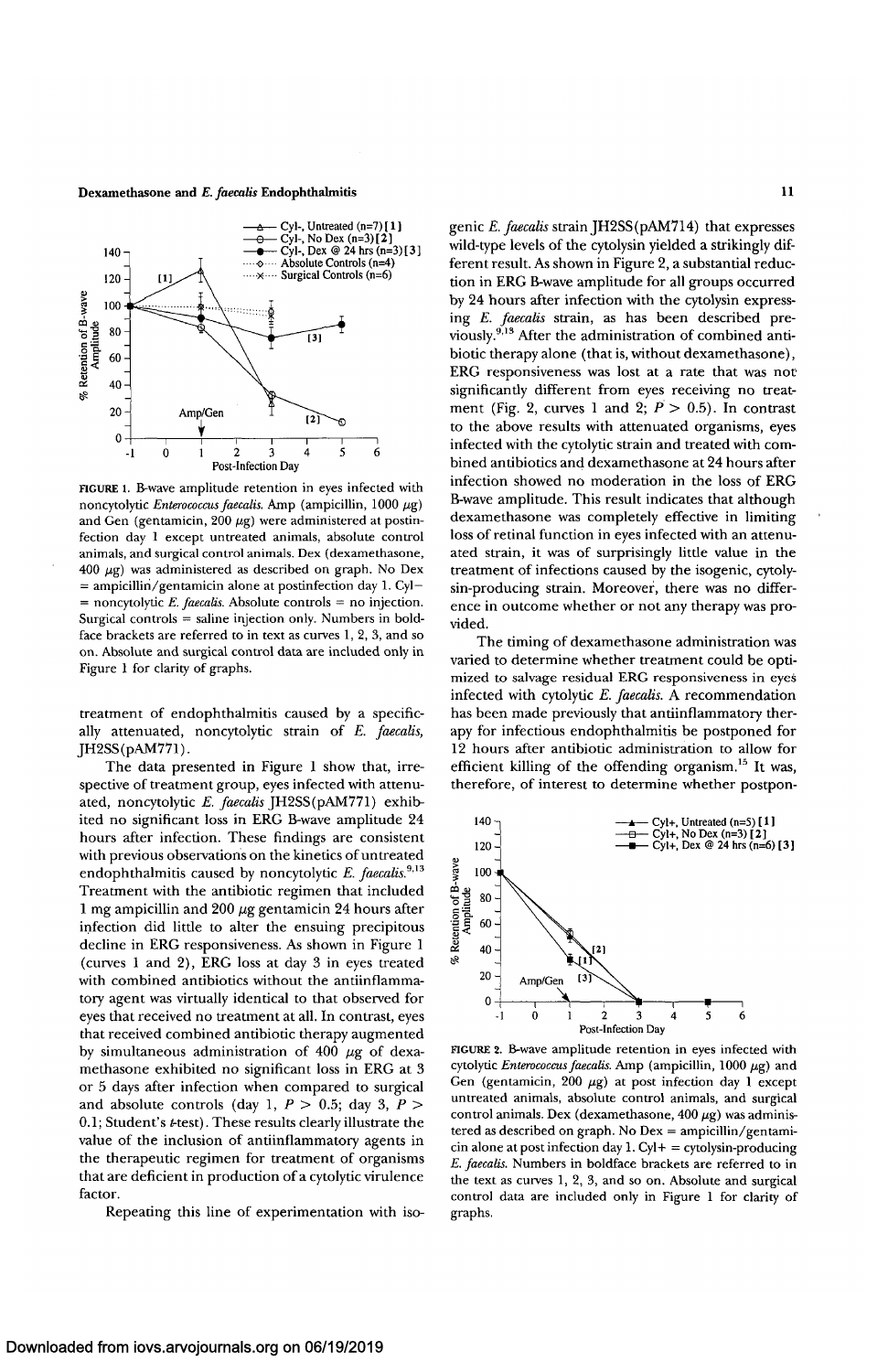

FIGURE 3. B-wave amplitude retention in eyes infected with cytolytic or noncytolytic *Enterococcus faecalis.* Amp (ampicillin, 1000  $\mu$ g) and Gen (gentamicin, 200  $\mu$ g) were administered at post infection day 1 except absolute control and surgical control animals. Dex (dexamethasone, 400  $\mu$ g) was administered as described on graph.  $Cyl + = cyt$ olysin-producing *E. faecalis.* Cyl— = noncytolytic *E. faecalis.* Numbers in boldface brackets are referred to in text as curves 1, 2, 3, and so on. Absolute control and surgical control data are included only in Figure 1 for clarity of graphs.

ing dexamethasone administration by 12 hours would affect adversely the therapeutic efficacy of treating the infection caused by the attenuated noncytolytic *E. faecalis* strain or would enhance neuroretinal function in the treatment of infections of the cytolysin-producing organism. As shown in Figure 3, the delay in administration of dexamethasone by 12 hours after antibiotic treatment (36 hours after infection; curve 2) did not significantly alter the previously observed positive outcome from simultaneous antibiotic and antiinflammatory treatment of eyes infected with the attenuated *E. faecalis* strain (curve 1;  $P > 0.2$  for all points). A slight enhancement in the retention of measurable ERG responsiveness was seen when eyes infected with the wild-type cytolytic strain JH2SS(pAM714) were treated with antibiotics at 24 hours and dexamethasone at 36 hours after infection (curve 4) over eyes treated simultaneously with antibiotics and dexamethasone at 24 hours (curve 3), but this enhancement was only marginally significant 3 days after infection  $(P = 0.057)$  and was not significant 5 days after infection  $(P > 0.1)$ .

Previous reports on the nature of endophthalmitis caused by cytolytic strains of *E. faecalis* showed that a loss in ERG responsiveness was easily observed by 24 hours,<sup>9,13</sup> an observation confirmed in the present study. To determine whether prophylactic antiinflammatory therapy would delay the initial rapid loss of ERG function or would otherwise enhance retention of retinal function, especially in infections of the cytolytic strain, the following experiment was performed. Two groups of animals were treated 24 hours

pranfection with dexamethasone. One group was infected with the cytolytic strain JH2SS(pAM7l4), and the other group was infected with the isogenic, attenuated noncytolytic strain IH2SS(pAM771). Both groups were then treated with combined antibiotic therapy at 24 hours *post*infection, and the course of infection was followed by ERG. As shown in Figure 4, eyes infected with the attenuated, noncytolytic strain JH2SS(pAM771) and treated preemptively with dexamethasone lost ERG responsiveness (curve 2) to a significantly greater degree than eyes similarly infected with the attenuated strain but treated simultaneously at 24 hours after infection with antibiotics and dexamethasone (curve 1;  $P < 0.04$ , days 3 and 5). In this case, preadministration of dexamethasone before infection provided no benefit because the outcome was not significantly different from that observed for eyes that were infected with the attenuated strain and received no therapy or that received antibiotics alone  $(P > 0.3)$ . Significant differences in ERG B-wave amplitudes were observed at postinfection day 1 for dexamethasone-pretreated eyes infected with the cytolytic strainJH2SS(pAM714) (curve 3; *P=* 0.009). However, this initial enhancement of ERG responsiveness did not persist, and no significant differences were noted between treatment groups infected with the cytolytic organism at day 3 or 5 (Fig. 4; *P >* 0.16).

Vitreous was examined for the presence of viable organisms at postinfection day 5. Vitreous from a single eye, belonging to the group infected with the attenuated strain JH2SS(pAM771) and receiving dexamethasone 24 hours before infection, grew a low num-



FIGURE 4. B-wave amplitude retention in eyes infected with cytolytic or noncytolytic *Enterococcus faecalis.* Amp (ampicillin, 1000  $\mu$ g) and Gen (gentamicin, 200  $\mu$ g) were administered at post infection day 1, except in absolute control and surgical control animals. Dex (dexamethasone, 400  $\mu$ g) was administered as described on the graph.  $Cyl + = cytolysin$ producing *E. faecalis.* Cyl— = noncytolytic *E. faecalis.* Numbers in boldface brackets are referred to in text as curves 1, 2, 3, and so on. Absolute control and surgical control data are included only in Figure 1 for clarity of graphs.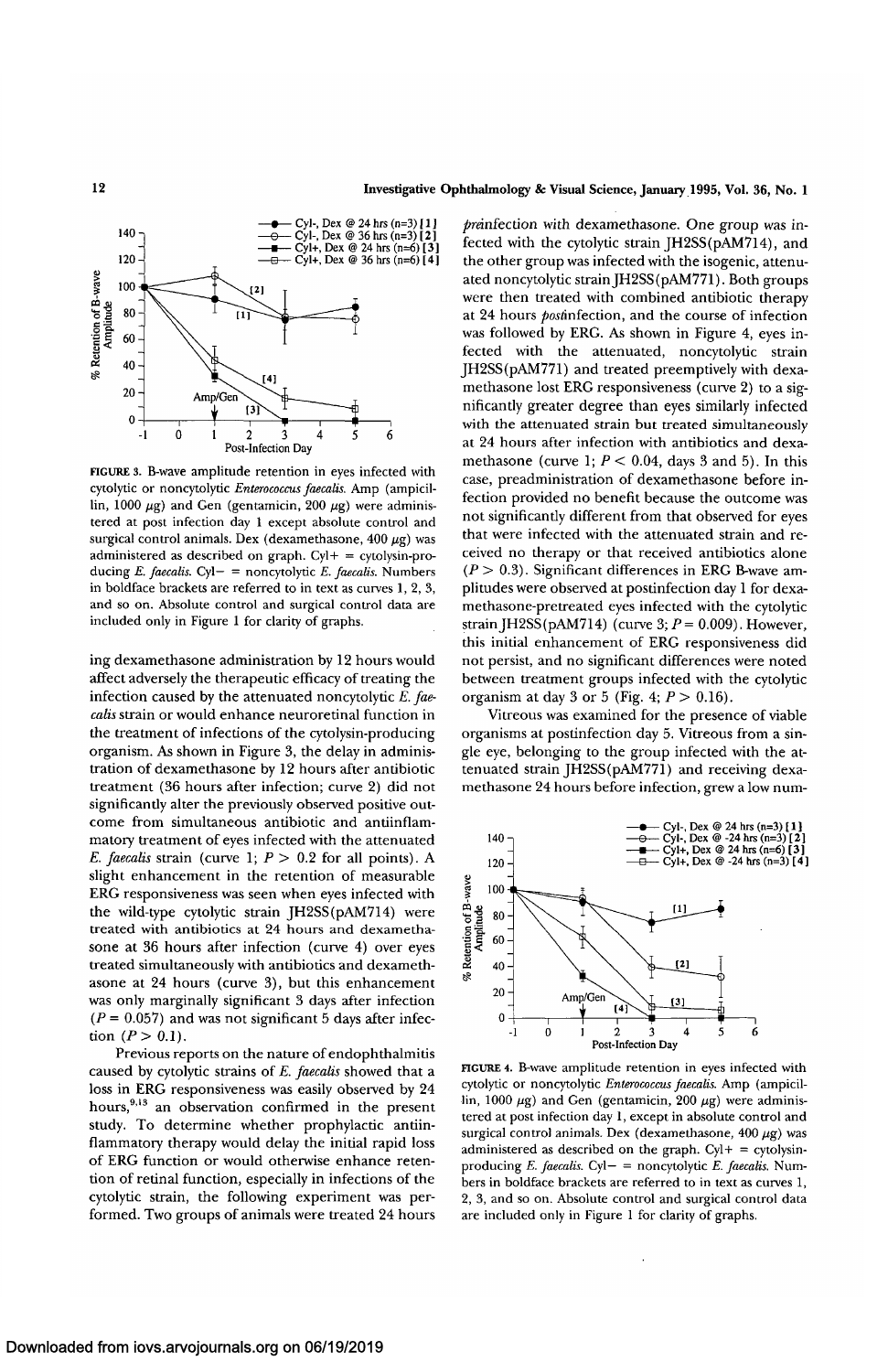## Dexamethasone **and** *E. faecalis* **Endophthalmitis 13**

ber of organisms at day 5 (fewer than  $10^2$  cfu/ml). All other eyes receiving antibiotics and dexamethasone in this study were sterile at postinfection day 5.

## **DISCUSSION**

To identify the basis for treatment failure and associated catastrophic loss of vision, the value of intravitreal antibiotic and antiinflammatory therapies was compared systematically for treatment of endophthalmitis caused by isogenic strains of *E. faecalis.* To our knowledge, this is the first report comparing the efficacy of therapeutic regimens for the treatment of eye infections caused by bacteria specifically attenuated in expression of a virulence factor, in this case the cytolysin, using molecular biologic techniques.<sup>8</sup> The existence of strains identical genetically, except in the production of cytolysin, allowed us to determine the specific contribution of this virulence factor to treatment failure.

Previous studies characterizing the natural course of endophthalmitis demonstrated that the growth rate of cytolytic and noncytolytic *E. faecalis* strains in vivo is comparable, achieving numbers of approximately 10<sup>8</sup> cfu per gram of vitreous.<sup>9</sup> Histopathologic examination of tissues from these infections revealed that retinas from infections of the cytolytic strain exhibited substantial disorganization and lysis of cells in all retinal layers.9 In contrast, retinas from infections of the attenuated, noncytolytic isogenic *E. faecalis* strain were structurally intact, $9$  with the primary finding a substantial infiltration of immune cells into the vitreous.<sup>13</sup> These findings suggested that ERG loss in eyes infected with the wild-type cytolytic strain was the result of toxin-mediated destruction of the retina, whereas reduction in ERG in eyes infected with the noncytolytic strain was attributable to the inflammatory reaction, perhaps opacification of the vitreous, as previously reported.<sup>13</sup> Both deductions are supported by the findings of the present study.

The administration of the corticosteroid dexamethasone as an adjunct to antimicrobial therapy, consisting of a combination of ampicillin and gentamicin, was highly effective in preserving ERG response in eyes infected with the attenuated, noncytolytic strain of *E. faecalis.* The efficacy of dexamethasone was independent of the time of administration at the two times tested—24 or 36 hours after infection (simultaneous with or 12 hours after antibiotic administration, respectively). Prophylactic administration of dexamethasone 24 hours before infection provided no enhancement in ERG retention over control experiments where dexamethasone therapy was omitted.

The impact of the expression of a single virulence factor dramatically altered the therapeutic responsiveness of endophthalmitis in the model tested. When eyes were infected with *E. faecalis* strains differing only in the expression of the *E. faecalis* cytolysin (recognizable clinically by the occurrence of zones of hemolysis surrounding *E. faecalis* colonies cultured on agar containing erythrocytes from a source other than sheep), the resultant endophthalmitis was refractory to antibiotic treatment with or without coadministered dexamethasone. Manipulation of the timing of dexamethasone administration did not significantly affect the negative treatment outcome. However, a measurable, though short-lived, benefit was observed when cytolytic infections were *pre*treated with dexamethasone, arguing strongly against a delay in antiinflammatory therapy. With cytolytic infections, the observation that the ultimate outcome was not enhanced by any therapy over the results of untreated infection emphasizes the importance of characterizing the offending toxin and targeting it for therapeutic intervention.

Dexamethasone has been shown to be safe and efficacious in the treatment of human intraocular infections and in animal models. $3,12,16,17$  Its use as an adjunct in the treatment of endophthalmitis was recently reviewed.<sup>17</sup> Graham and Peyman<sup>12</sup> observed a significant reduction in inflammatory response in the anterior and posterior chambers, vitreous, retina, and choroid in experimental *Pseiidomonas*endophthalmitis when dexamethasone and gentamicin were administered within 5 hours of infection. More severe inflammatory reactions were seen in eyes treated with gentamicin alone or eyes in which the administration of the antibiotic-corticosteroid combination was delayed until 10 hours after infection. Although broadly similar in experimental design, the experiments of Graham and Peyman<sup>12</sup> differ from the present study in several respects. First, earlier studies used a considerably larger inoculum (20,000 cfu *Pseudomonas* versus 100 cfu *E. faecalis),* which may have accelerated the course of infection. Second, treatment of gram-negative endophthalmitis with antibiotics alone can result in the release of inflammatory endotoxin, thereby exacerbating inflammation-mediated ocular damage.<sup>17</sup> In the present study, the effects of dexamethasone administered 24 hours preinfection were minimal. This loss of protective activity may result from dexamethasone clearance before infection. The intravitreal halflife of dexamethasone has been reported to be approximately 3 hours, with an approximate 500-fold decrease in intravitreal concentration at 24 hours.'<sup>2</sup>

The value of subconjunctival gentamicin or combination gentamicin-dexamethasone, when administered prophylactically, has been studied in a rabbit model of *Staphylococcus aureus* endophthalmitis.'<sup>8</sup> Although the coadministration of dexamethasone did not adversely affect the outcome of gentamicin prophylaxis, it provided no observable benefit over prophylactic gentamicin alone. Meredith et al<sup>3</sup> used a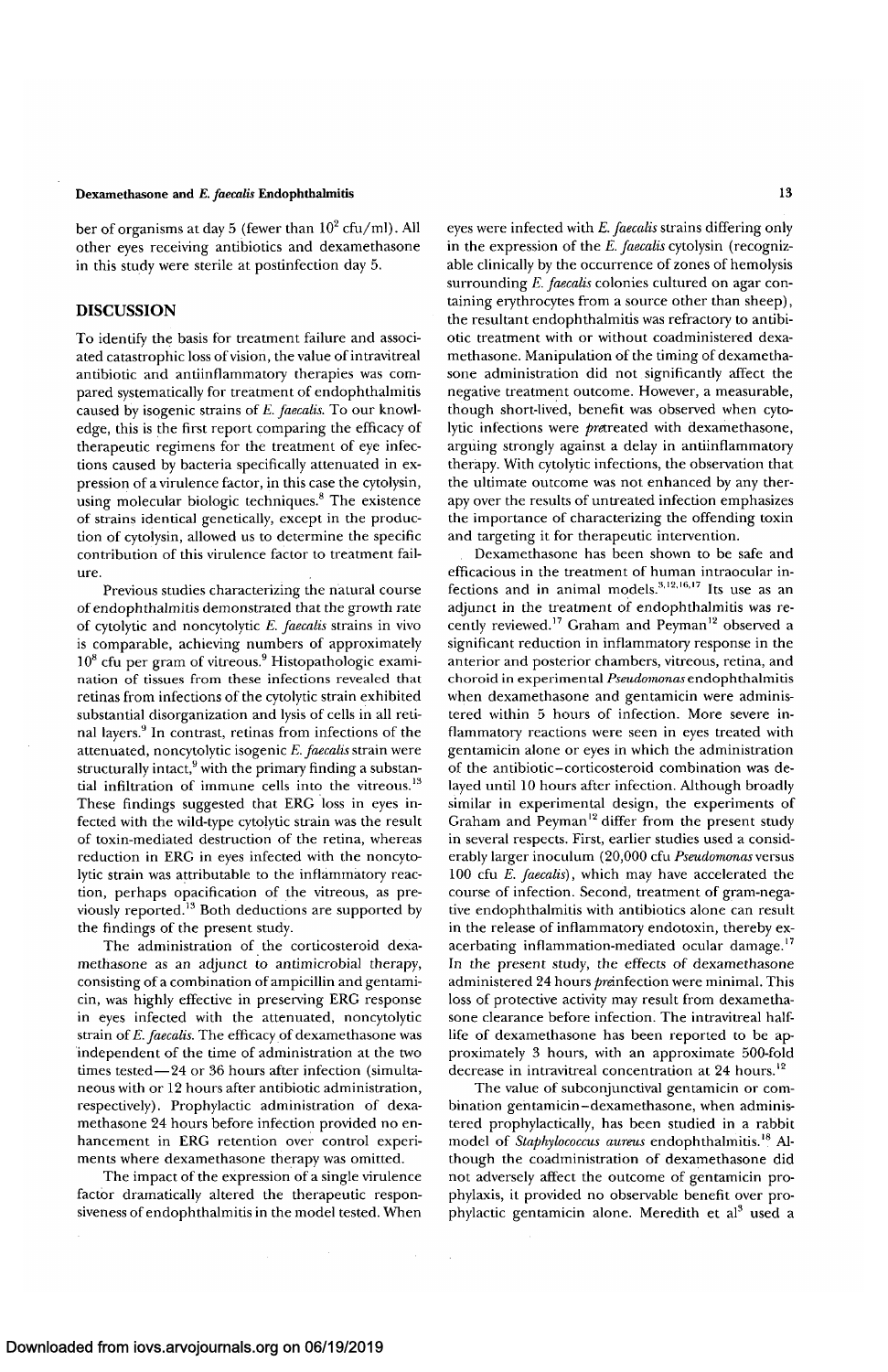rabbit model of *Staphylococcus epidermidis* endophthalmitis to show that intramuscular corticosteroid provided a level of antiinflammatory activity that was comparable to the effect of intraocular administration. However, intraocular injection appears to be an effective route of administration.<sup>17,19</sup> It is unknown whether intramuscular corticosteroid would have been effective in the present study because intramuscular administration was not tested. Although corticosteroids appear to be a safe adjunct to endophthalmitis therapy, retinal toxicity has been observed with high dose (800 to 4000  $\mu$ g) intravitreal dexamethasone.<sup>20</sup>

Optimal antimicrobial combinations and route of administration for treatment of endophthalmitis are subjects of continuing debate. Stern  $\det^{-1}$  observed that 5 of 7 culture-positive patients who were treated with a single antibiotic injection and no vitrectomy suffered either recurrence of their infection or did not respond to treatment. One patient who received repeated intravitreal antibiotic injections and all patients who received repeated intravitreal antibiotic injections in combination with vitrectomy experienced resolution of their infections. Forster et al<sup>22</sup> recommended that intravitreal antibiotics be injected repeatedly at approximately 48- to 96-hour intervals in patients whose cultures are positive. However, Oum et actus whose cultures are postave. However, Outil et<br>al<sup>23</sup> described toxic reactions in the retinas of rabbits especially in the outer retina and retinal pigmented epithelium, after repeated intravitreal antibiotic injections. The present study found that a single injection of ampicillin-gentamicin was effective in sterilizing the vitreous of all but one eye by postinfection day 5.

The combination of ampicillin and gentamicin was chosen for the present study because this antimicrobial combination has been shown to be highly efficacious for the treatment of severe enterococcal infection.<sup>14</sup> Although the laboratory *E.faecalis* strain JH2SS used in this study is susceptible to combined ampicillin and gentamicin, this combination therapy is effective in the treatment of fewer enterococcal isolates because of the increase in strains producing aminoglycosidemodifying enzymes.<sup>24</sup> Because of the increase in gentamicin resistance and retinal toxicity, alternative combinations that include agents such as ceftazidime, amikacin, and vancomycin<sup>25-28</sup> appear to be preferred over formerly recommended combinations<sup>29</sup> for the initial treatment of endophthalmitis.

Patients with endophthalmitis often have a postoperative or posttraumatic emergency. Even though the incidence of endophthalmitis is low (0.12% to  $(0.16\%)^{1,30}$  in the United States, numerous organisms are able to establish infection rapidly and to destroy intraocular tissue. Many organisms, such as *Bacillus cereus, Staphylococcus aureus, Streptococcus spp,* and *Pseudomonas spp* liberate potent toxins and tissue-damaging enzymes that may contribute to virulence in intrao-

cular infections.<sup>5,6,31</sup> The treatment of infections with such organisms is problematic because although the intraocular spaces may be sterilized with antibiotic infusions, significant amounts of bacterial debris and potentially toxic products remain. Aside from the direct demonstration of a role for *E. faecalis* cytolysin in contributing to the course and severity of endophthalmitis, the role of toxins expressed by other bacterial species remains speculative as the availability of control strains specifically deficient in production of the toxin of interest is limited. Based on the dramatic effect of cytolysin expression on treatment failure observed in the present study, however, it is likely that other bacterial toxins do play determinant roles in the outcome of endophthalmitis. We are actively testing this prospect for several of them.

Although many cases of postoperative endophthalmitis are caused by nontoxigenic, coagulase-negative staphylococci, most severe infections are caused by bacteria known to produce one or more toxins. Identifying toxins that contribute to the course, severity, and now therapeutic responsiveness of endophthalmitis caused by toxigenic organisms is critical if visual outcome in such cases is to be improved. Understanding at the molecular level of the structure and mechanism of the action of toxins found to be contributory will provide a basis for developing rational or information-based therapeutics. By comparing the structures and functions of several contributory toxins, it may be possible to derive new and general therapeutic principles that permit successful, empirical treatment of endophthalmitis even before the toxigenic nature of the offending organism is known. This analysis using isogenic strains of *E. faecalis* was facilitated by the fact that *E. faecalis* strains express, at most, a single recognized toxin, cytolysin. A similar analysis of virulence for *Staphylococcus aureus, Bacillus cereus,* or *Streptococcus pyogenes* will be much more formidable because each of these strains expresses a constellation of toxins.

## *Key Words*

*Enterococcus faecalis,* endophthalmitis, dexamethasone, cytolysin, inflammation

#### *Acknowledgments*

The authors thank Dr. Travis Meredith for his helpful discussions. The authors also thank Scottye Davis and Mark Dittmar, technologists at the Dean A. McGee Eye Institute (Oklahoma City, OK) Animal Care facility, for their assistance.

#### *References*

1. Kattan HM, Flynn HW, Pflugfelder SC, Robertson C, Forster RK. Nosocomial endophthalmitis survey: Cur-